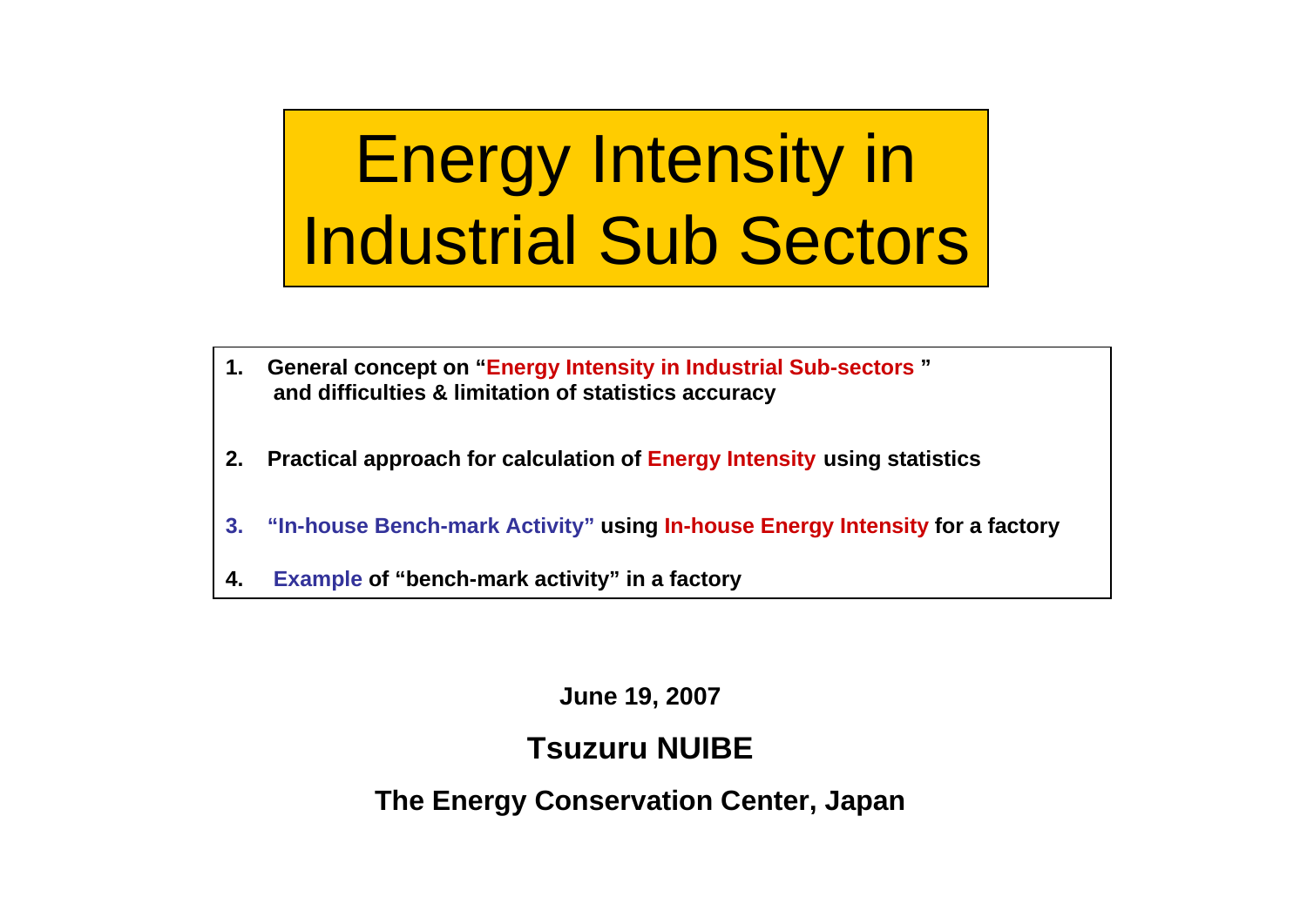#### **What is the Energy Intensity in Industrial Sub-sectors ?**

**\* "Energy Intensity in Industrial Sub-sectors " may be an evaluation indicator for EE&C achieving rate and one of the effective guide-lines of EC policy for factories and buildings.** 

**But, it is beleaguered with difficulties to get** *accurate* **energy intensity.**

**It needs precise and complete product statistics and energy consumption statistics by individual sub-sectors (ex. textile, food, chemical, cement, steel-making, paper, -------- ).** 

**Cooperation of industrial sector and enterprises is needed to get accurate data.**

**Generally speaking, it is difficult to get energy intensity figures linked to cost information directly from enterprises.** 

**Accuracy of statistic data is different among countries concerned, so we should accept some intent of compromise.**

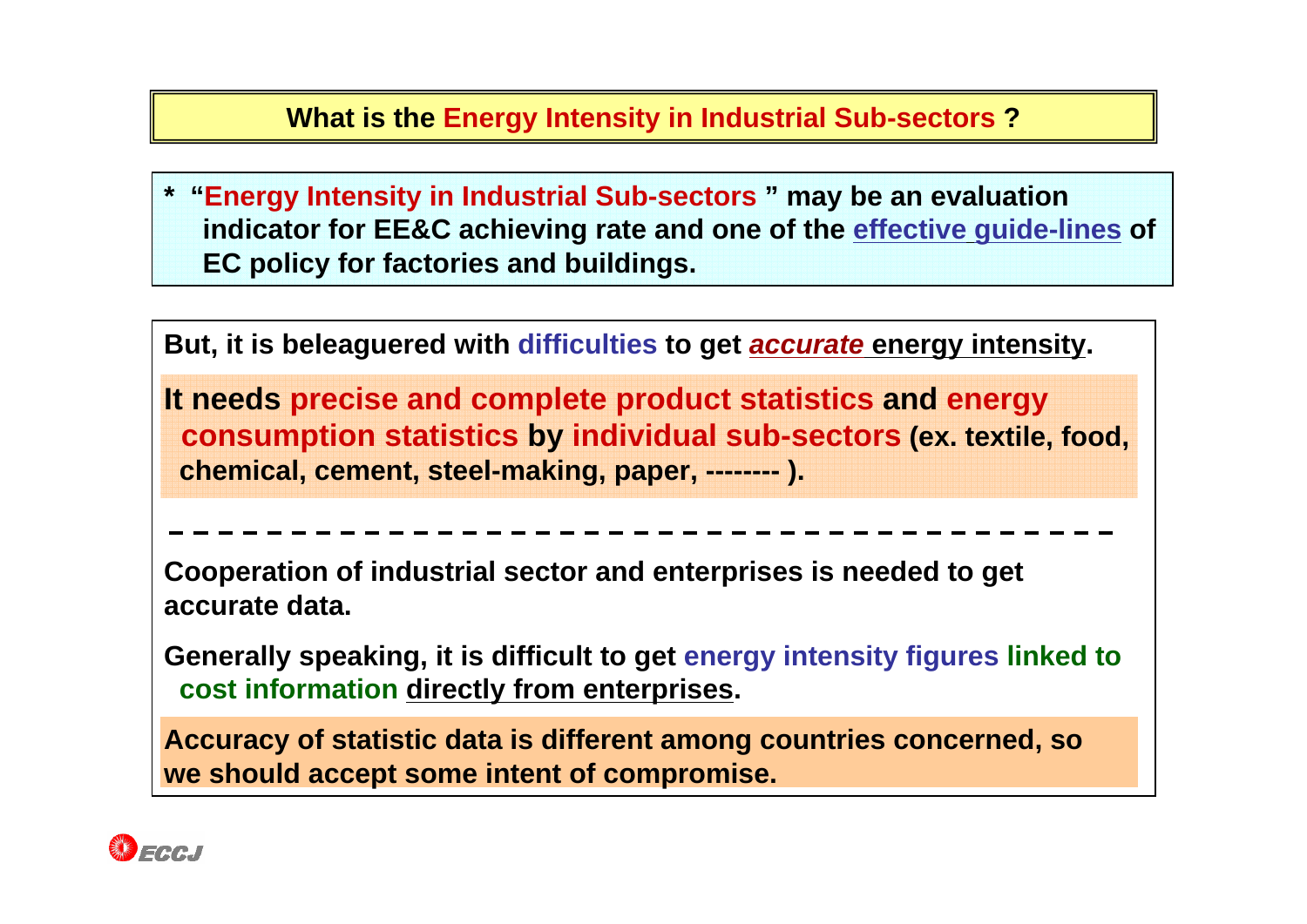**On the other hand, "Energy Intensity " can be very useful tool for energy conservation activity in factories/enterprises.**

**In Japanese enterprises, "in-house Energy Intensity" (not "governmentstatistical Energy Intensity") has been utilized through "In-house Benchmark Activity " or "Target Management Activity ".**

**"government-statistical Energy Intensity" ----- the Energy Intensities in Industrial Sub-sectors, which are calculated by the government based on the national statistics, are rather difficult to use in factories because of some defects, for example, accuracy lack, difference of producing process and product quality etc.**

**Generally, the in-house Energy Intensity is used as the bench-mark or the target value for EE&C improvement activities. ( For example the figure of "best in the past " or "result of the previous year " etc. are often used for the in-house Energy Intensity. )**

**From the view point of EE&C essence, these activities are welcomed to be standardized as soon as possible and implemented popularly.** 

**Practical activity of EE&C in factories/buildings is the base of nationwide EE&C.**

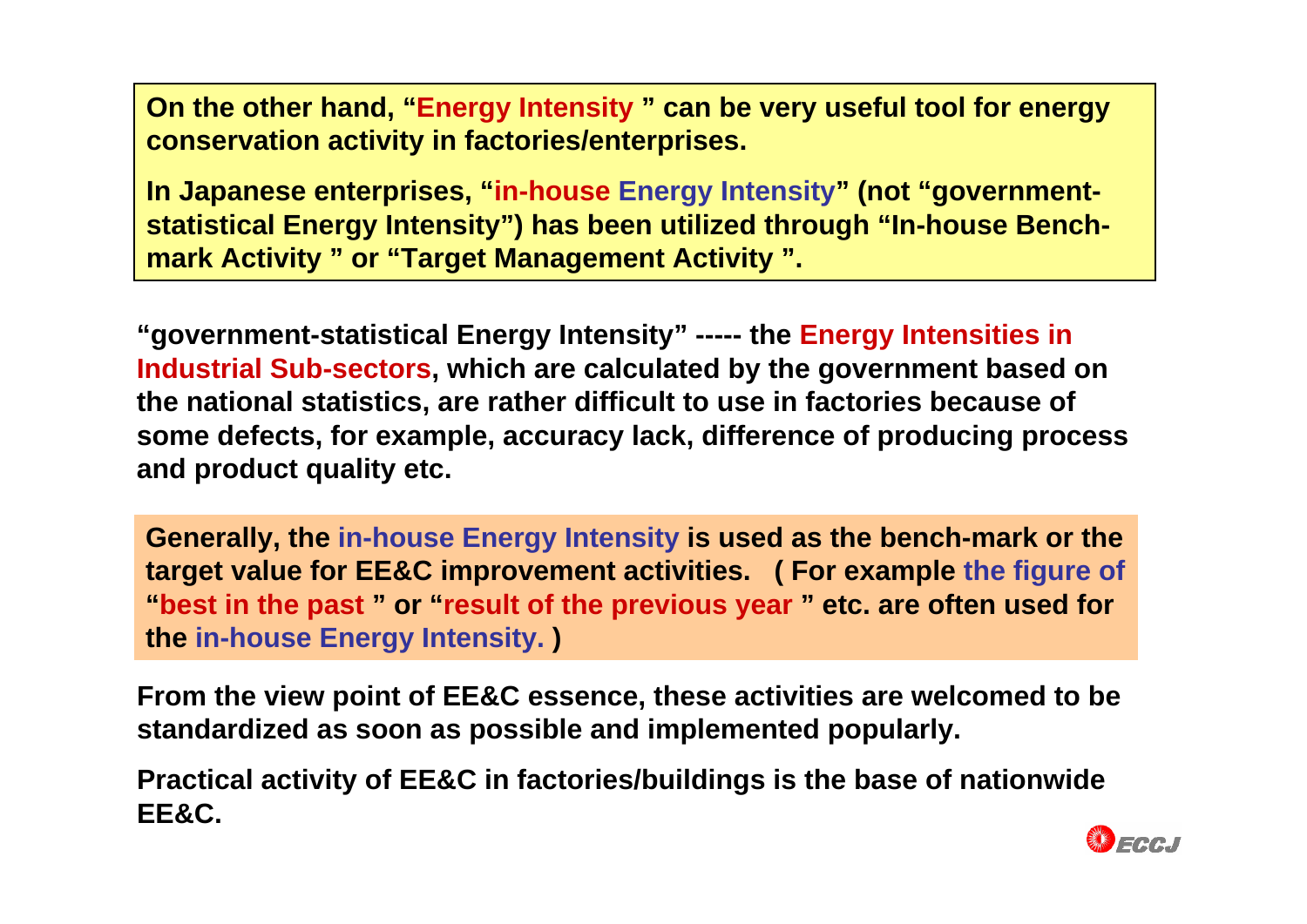< usable information for bench-mark >

International comparison of energy intensity at integrated iron and steel works

**It is supposed that some kinds of revision are added to be effective for comparison.**



Source: the Japan Iron & Steel Federation (information from Korea Iron & Steel Association and the China Iron and Steel association, unofficial information from many companies )

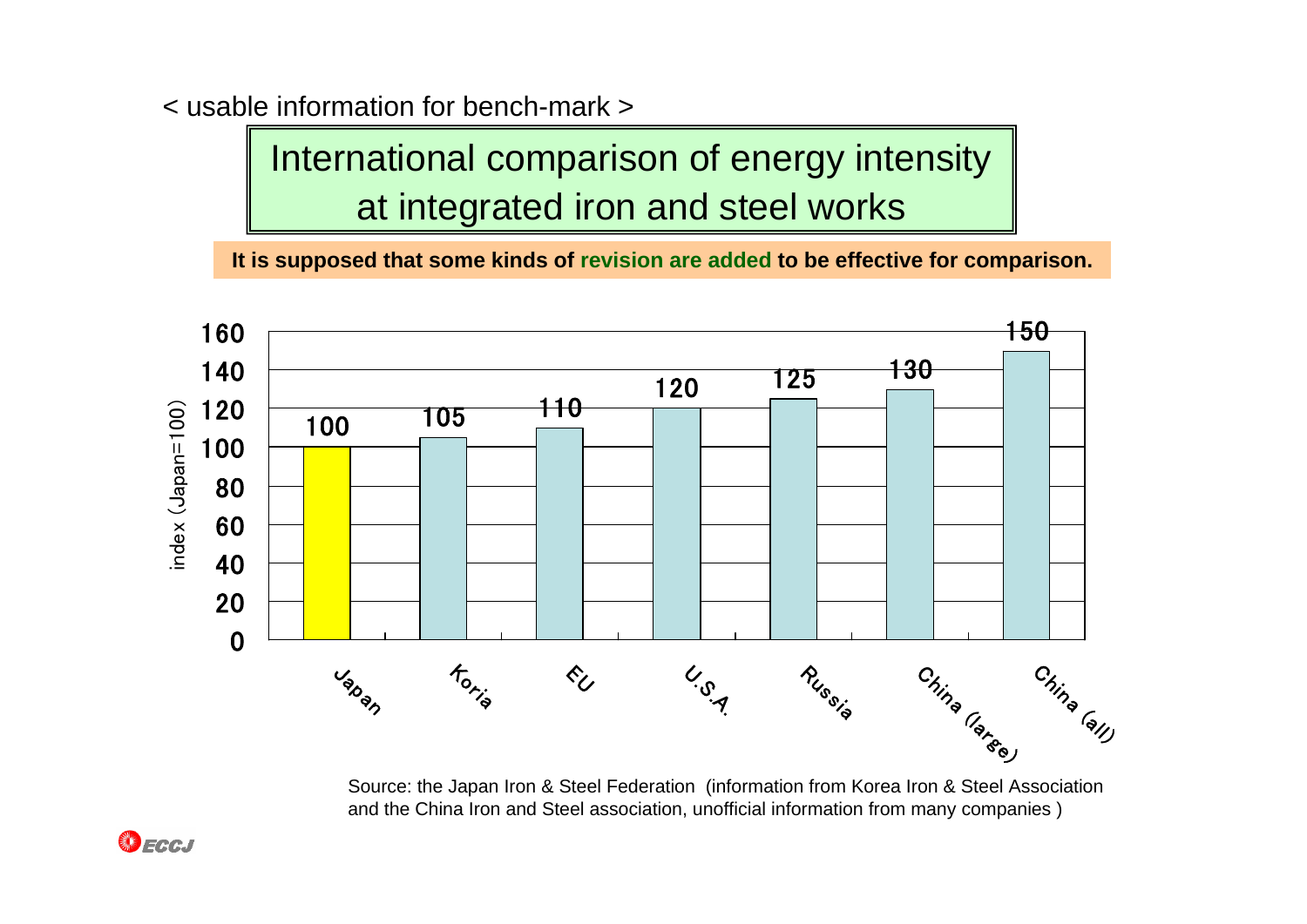#### International comparison of energy intensity in other sub-sectors

**<heat efficiency at thermal power station (o/p electricity per i/p fuel) source: COMPARISON OF POWER EFFICIENCY ON GRID LEVEL 2004 (ECOFYS), General Aspects for Demand & Supply of Electricity in Japan 2002 (ANRE/METI) >**

| Japan | <b>Scandinavia</b> | U.K. | <b>France</b> | Germany | <b>U.S.A.</b> | China |
|-------|--------------------|------|---------------|---------|---------------|-------|
| 100   | 93                 | 92   | 83            | 83      | ໐າ<br>ОZ      |       |

#### **<electricity intensity of manufacturing sodium hydroxide by dissociation method source: SRI Chemical Economic Handbook, Soda Handbook.>**

| Japan | $\mathsf{r}$ aiwan | Korea | china | <b>U.S.A.</b> | <b>W-Europe</b> | E-Europe |
|-------|--------------------|-------|-------|---------------|-----------------|----------|
| 100   | 100                | 104   | 108   | 113           | 120             | 123      |

**<energy intensity of paper and cardboard manufacturing source: Japan Paper Association, American Forest & Paper Association, Forest Product Association of Canada, Confederation of European Paper** 

| Japan | <b>U.S.A.</b> | Canada | <b>Sweden</b> | Germany |
|-------|---------------|--------|---------------|---------|
| 00    | 144           | 135    | 124           | 52      |

**<energy intensity of manufacturing cement clinker source: CLIMETE CHANGE Mar.2002 (Battelle) >**

**Industries>**

| Japan | <b>W-Europe</b> | Korea | <b>M&amp;S. America</b> | China | <b>U.S.A.</b> | <b>Russia</b> |
|-------|-----------------|-------|-------------------------|-------|---------------|---------------|
| 100   | 130             | 131   | 145                     | 152   | 177           | 178           |

**<energy intensity at copper refining factory source: based on hearing information from some factories >**

| Japan | <b>Europe</b> | Asia | N. America | S. America |
|-------|---------------|------|------------|------------|
| 100   | 130           | 140  | 160        | 210        |

**<energy intensity of aluminum plate rolling** source: International Aluminum Institute>

| Japan | World |
|-------|-------|
| 100   | 127   |

**Attention: these information are disclosed non-official base by associations and institutes, not by governments.**

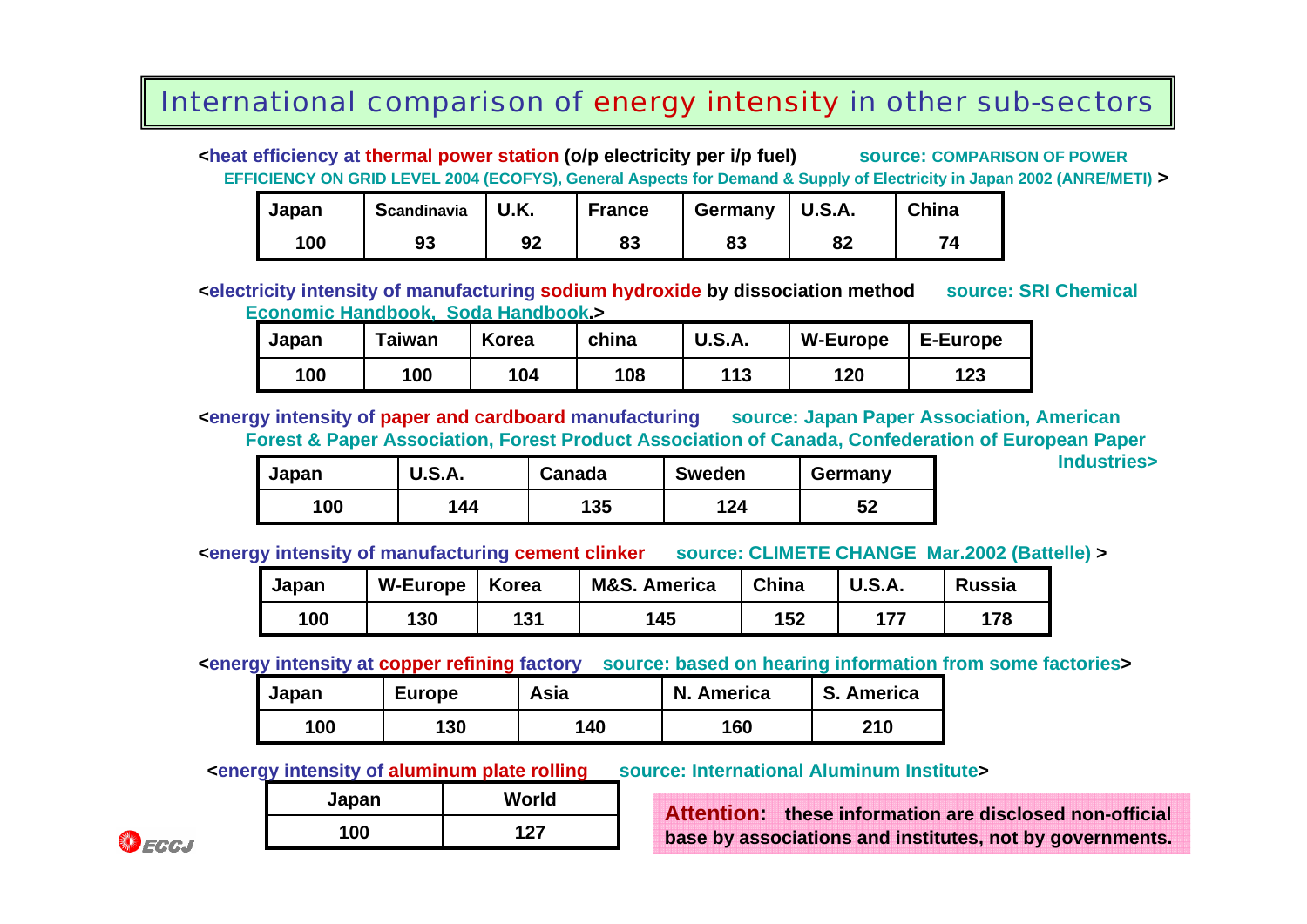### **Trial to calculate the energy intensity**

**We can calculate "total energy consumption** ÷ **total crude steel production"**

**from the following data source: monthly of iron & steel etc. statistics (METI), and**

**energy balance tables in Japan (METI, estimated by EDMC),** 

**Note: This statistics includes integral steel makers and electric furnace steel makers.**

**<these data are provided by the EDMC Handbook, the Energy Data and Modeling Center/ the Institute of Energy Economics, Japan>**

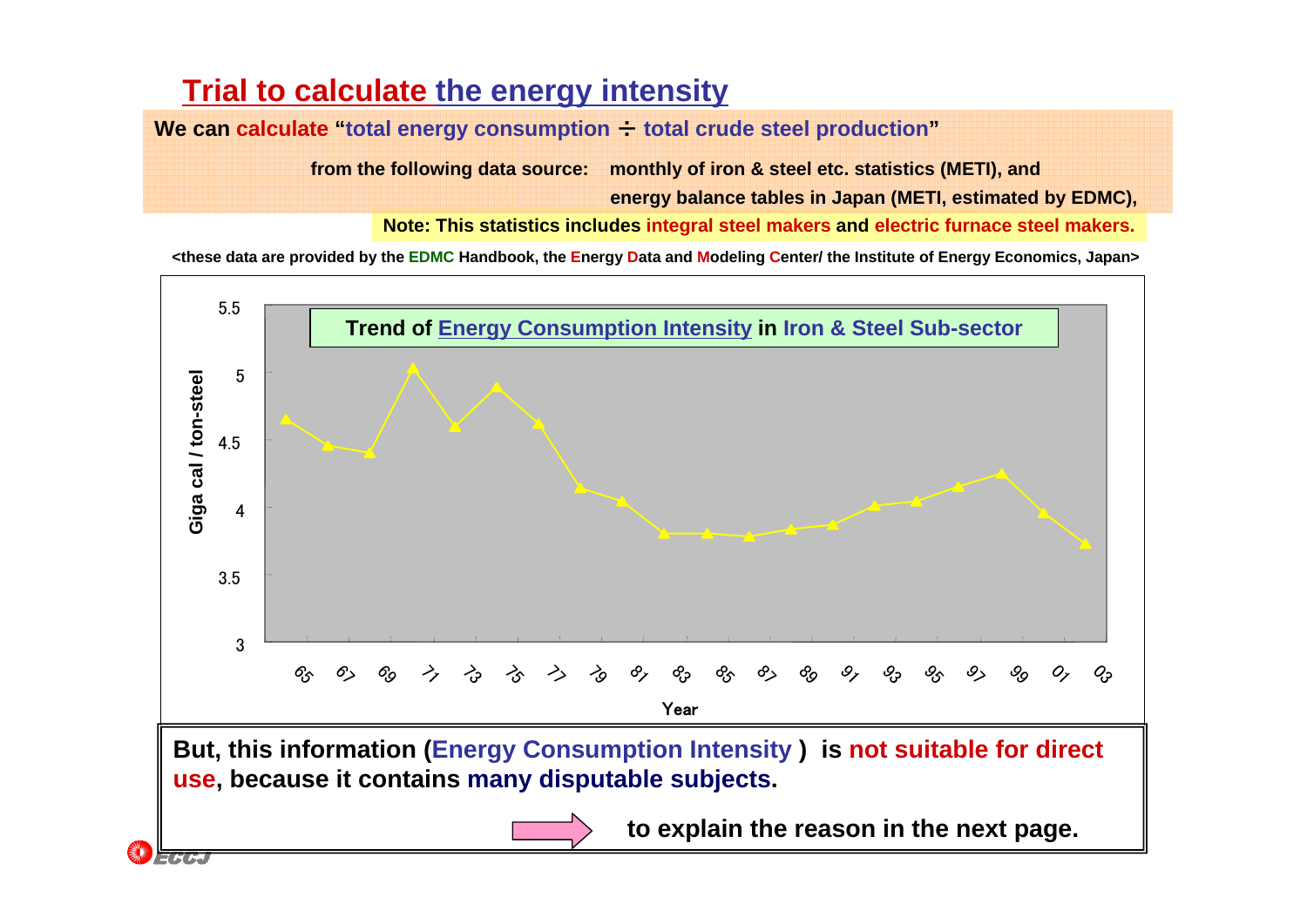### **Difficulties of "Energy Bench mark"** <continued>

**It is very difficult to use the statistical figures straightly for "Energy Bench mark".**

**for example in iron and steel sub-sector (***see the previous page***),**

•**Mixture of product species (ex. : conventional steel, special steel)**

•**Variation in the share of product species (between years)**

•**Change of product quality (consumer's demand for higher quality )**

• **Change of product value (change of monetary value)**

• **Difference of producing system (integral steel making, electric furnace process) , etc.**

**So, the previous page's information**

**Trend of Energy Consumption Intensity in Iron & Steel Sub-sector (total energy consumption / total crude steel production)** < Giga cal / ton-steel >

**should not be utilized directly, because it contains many disputable subjects above mentioned.**

**what is counter measure?** 

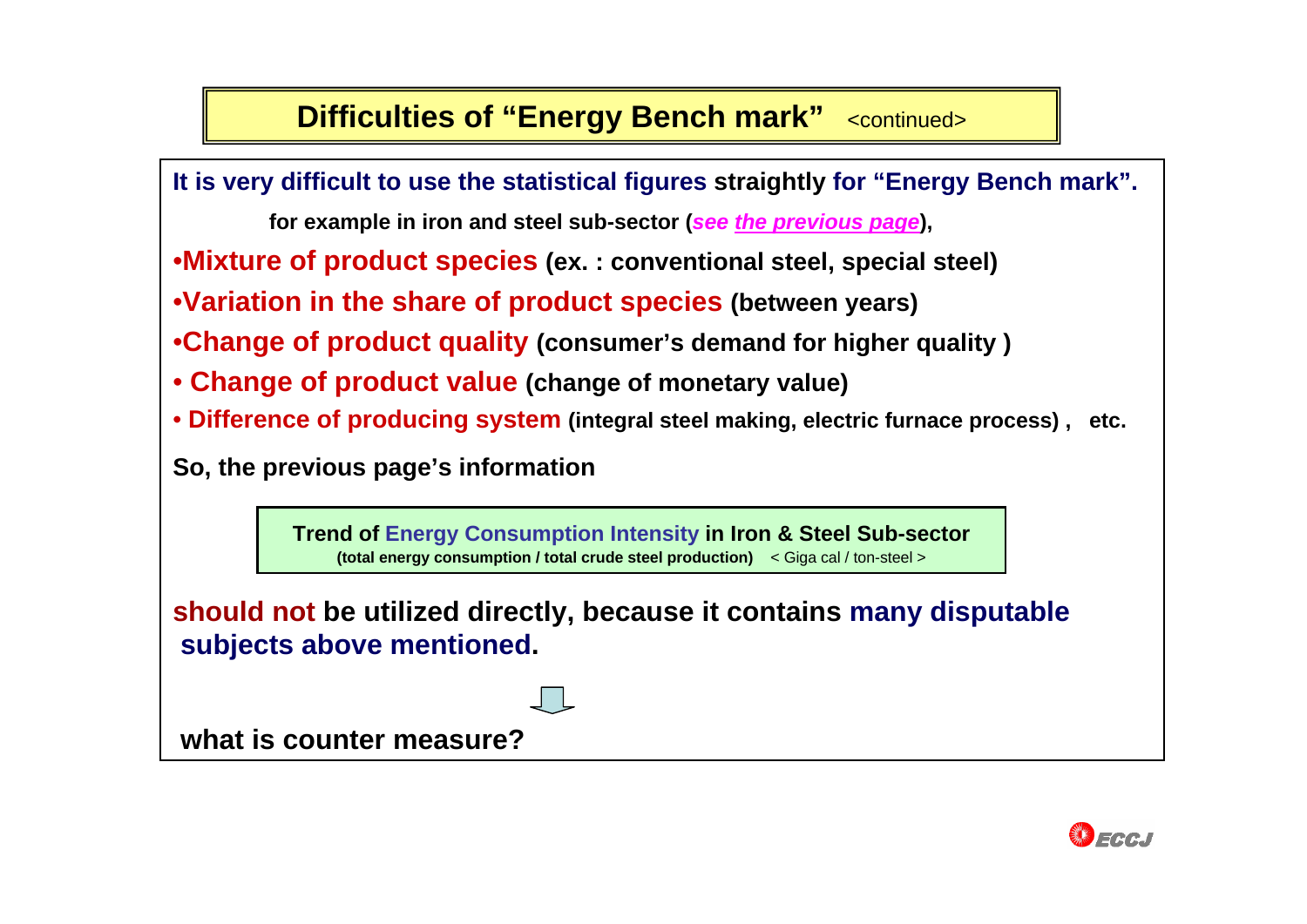**Following page's statistics is useful to observe the energy intensity trend of Japan by sub-sectors, because it is revised by IIP.**

**(IIP : "Indices of Industrial Production" This index expresses overall productive activity. It is shown in % as base-year 100%. It is based on the sum of production weight-averaged by share of industrial production items and revised by deflator/change of monetary value.) .**

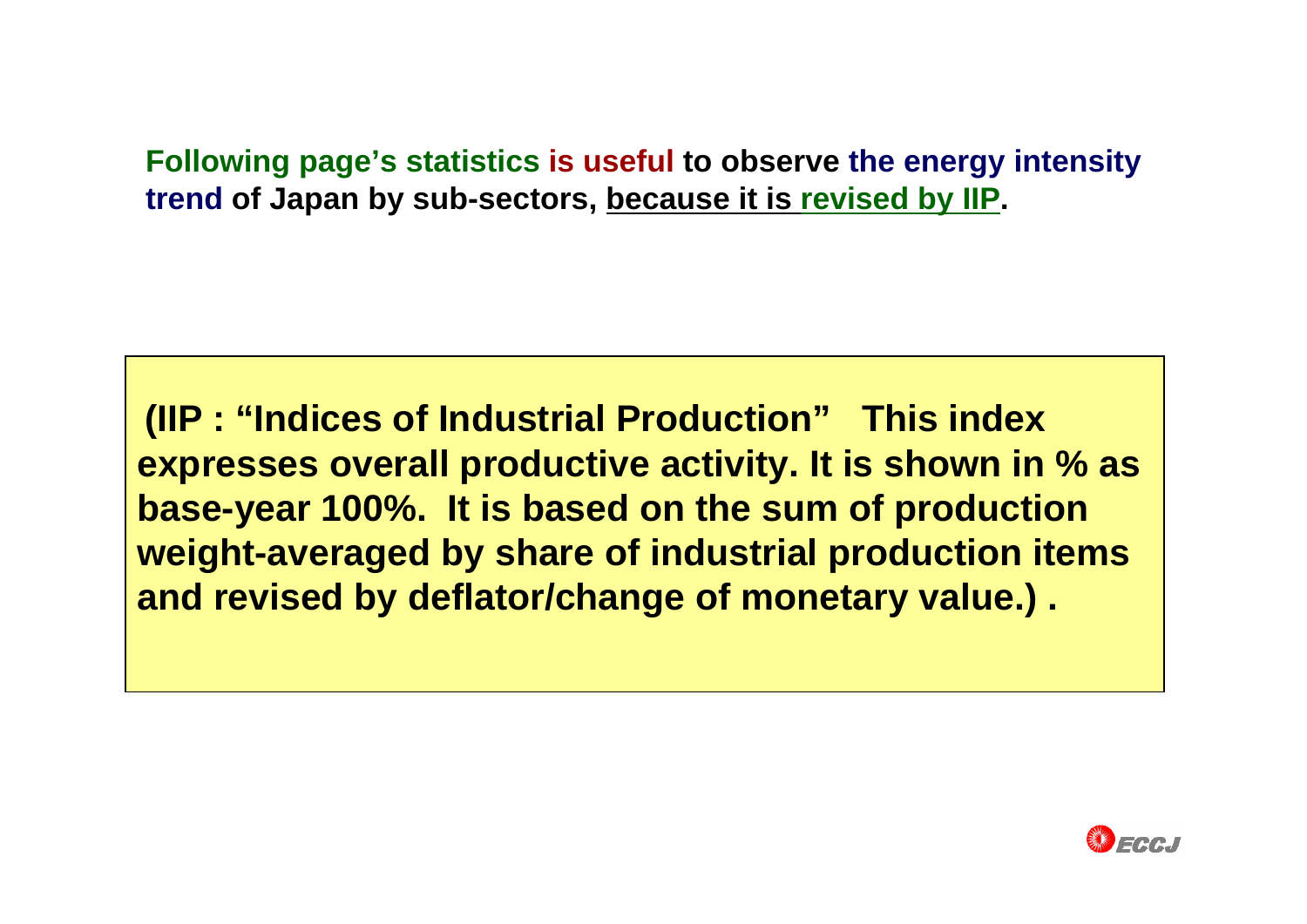#### <**Manufacturing Sector**>

**Trend of Energy Consumption Intensity per IIP by Sub-Sector**



< IIP : Indices of Industrial Production >



(Source: EDCM Handbook of Energy & Economic Statistics in Japan 2004)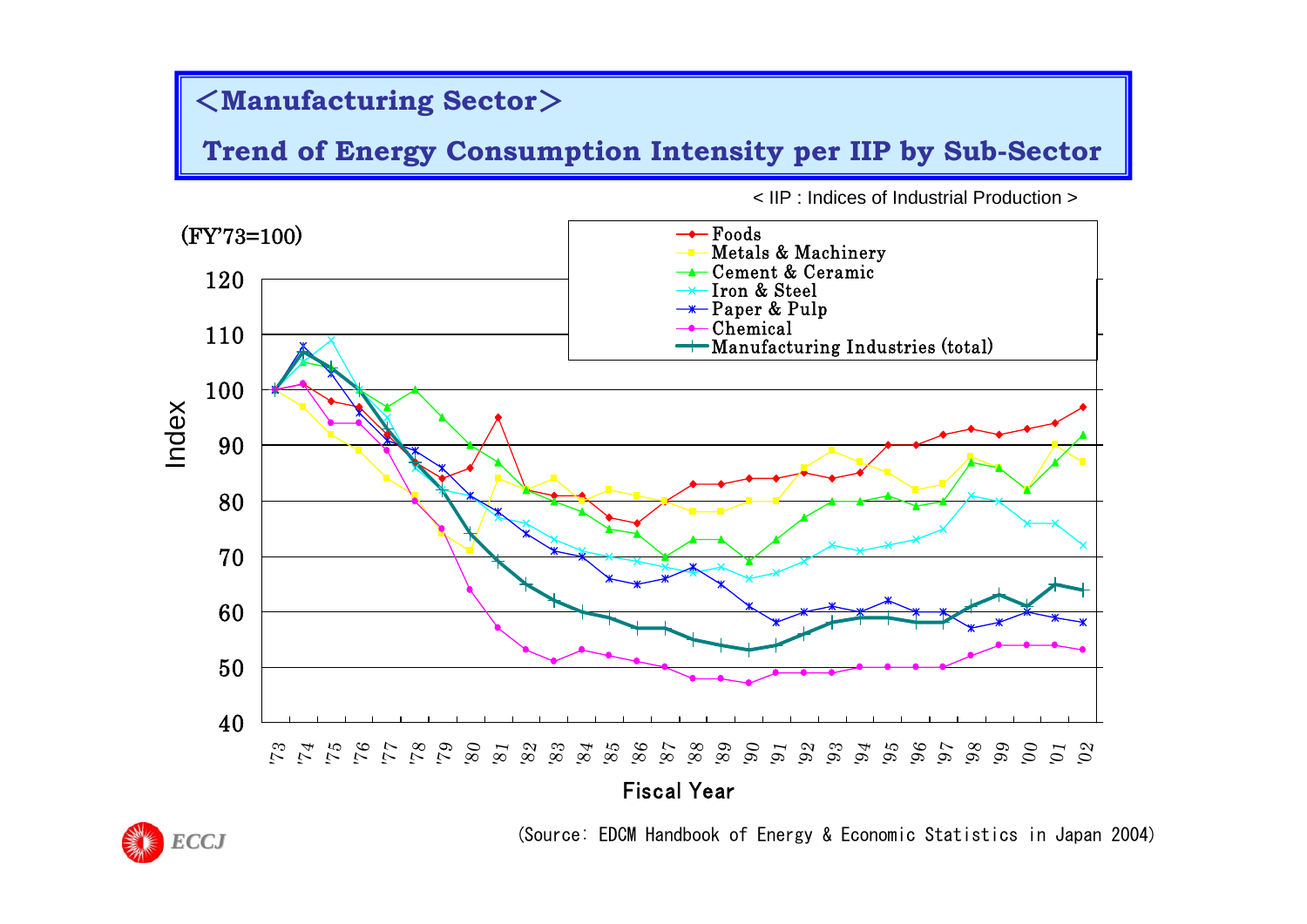### In-house Bench-mark Activity in a factory

Bench-mark activity is one of improvement methodologies and it is carried out for various improvement activities. We call "Bench-mark" as "**Target management**" in Japan.

```
Bench-mark activity (target management activity) for 
   energy conservation
```
**It is very effective because it is practically carried out on the sight where energy is consumed.**

**(So, "Bench-mark Activity" have been promoted combined with P-D-C-A circuit activity, sho-shudan activity, TQM activity etc..)**

< to establish a **target value** for improvement : >

• **Target Value is decided based on Bench-mark**

--------------------------------------------------------------------------------

**T.V. = B.M. or T.V.= B.M.+**  α **or T.V.= B.M.-** α

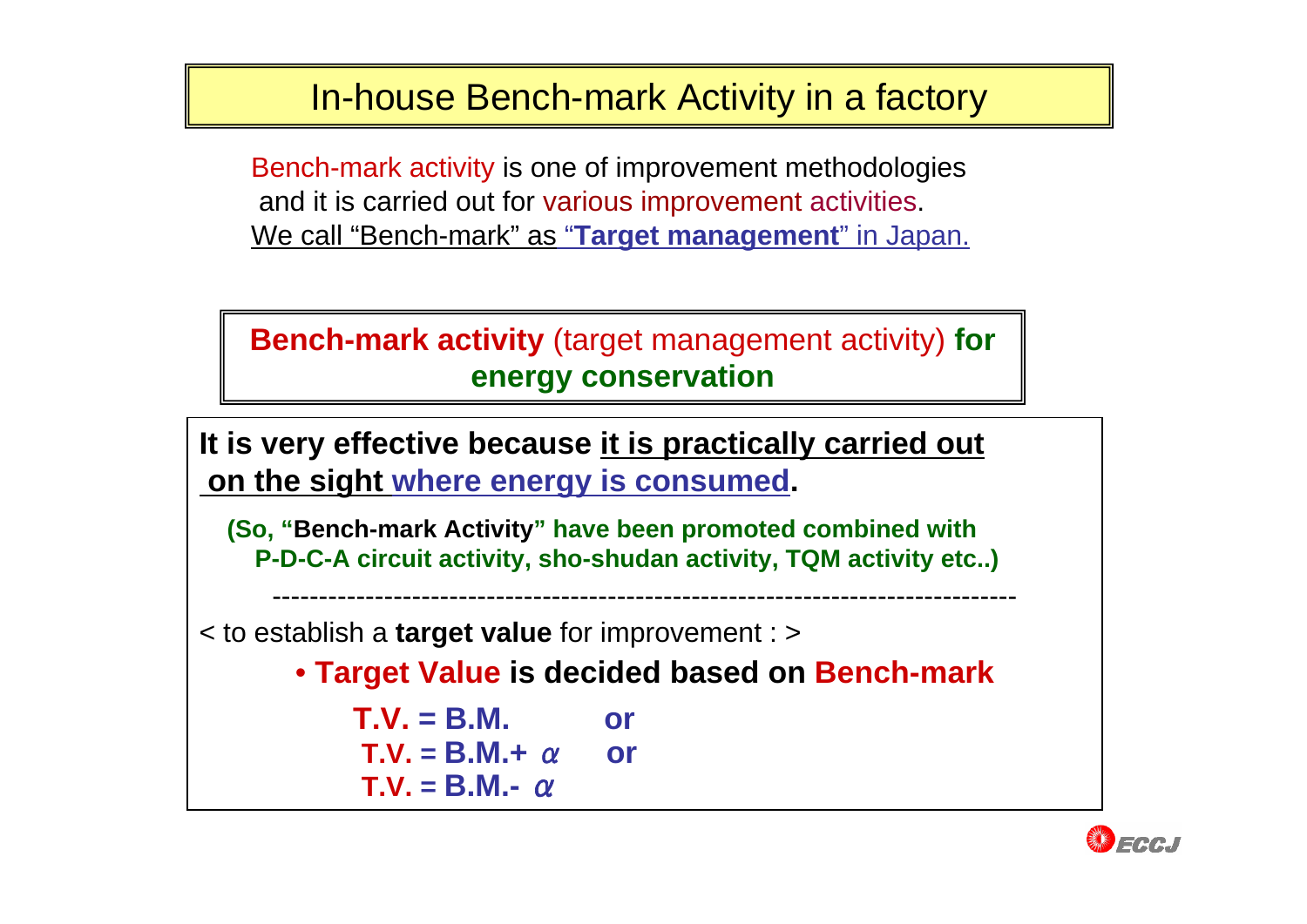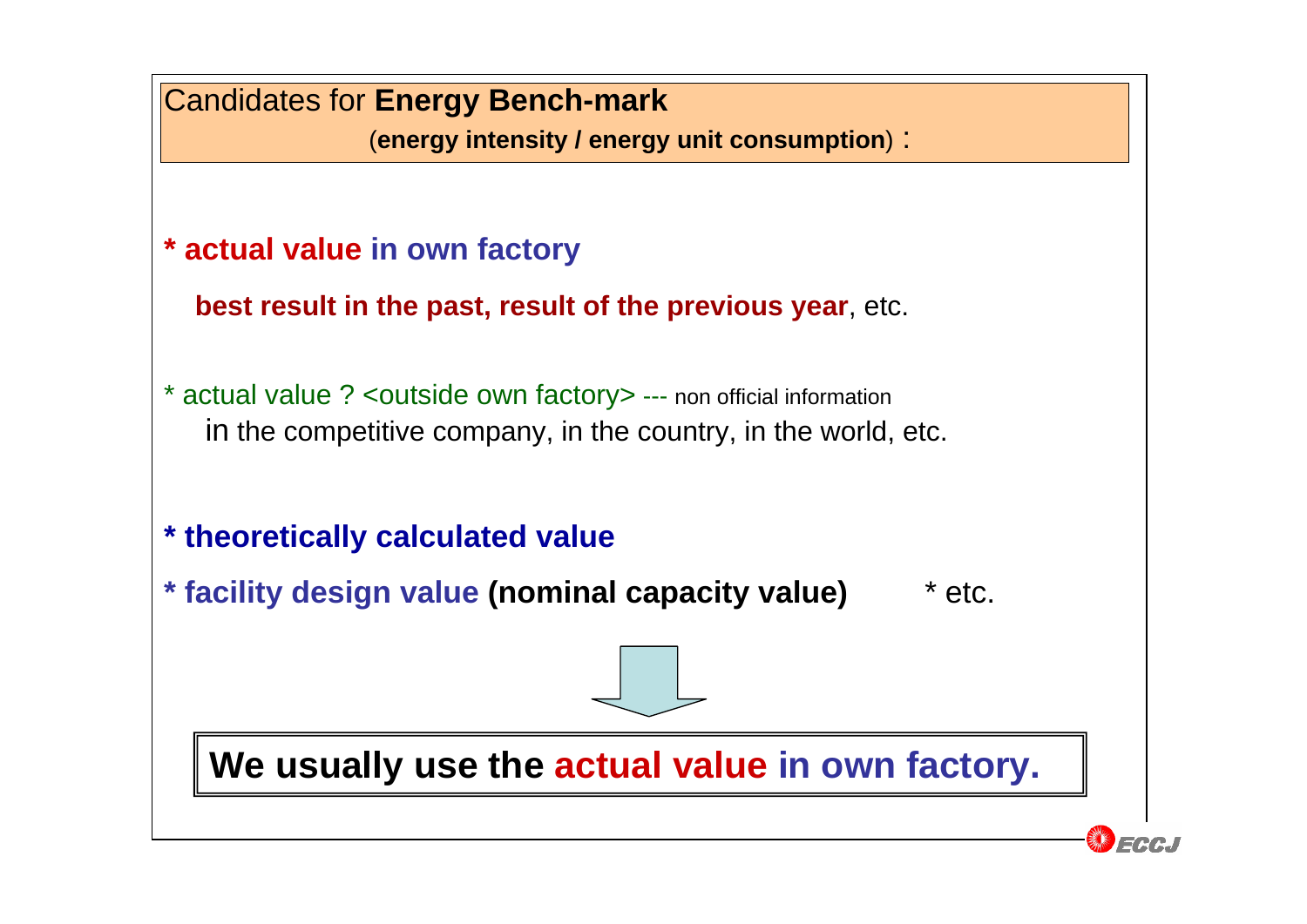#### 1<sup>st</sup> stage: Improving activity for operation of **Heat treatment furnace** (line A)

**Result of fact-finding: air/fuel ratio = 1.6, fuel gas intensity (unit consumption) = 0.34 Nm3/piece**

•<improving action> **to change air/fuel ratio: 1.6(before) to 1.3(after),** t**arget** value of **fuel gas intensity** (average): **0.31** (Nm3/piece)

• <result of activity> **fuel gas intensity** (unit consumption)**: 0.34**(before) **to 0.30**(after) **(Nm3/piece)**



**They decided the energy bench-mark (fuel gas intensity) of line A as 0.30 (Nm3/piece) .**

ECCJ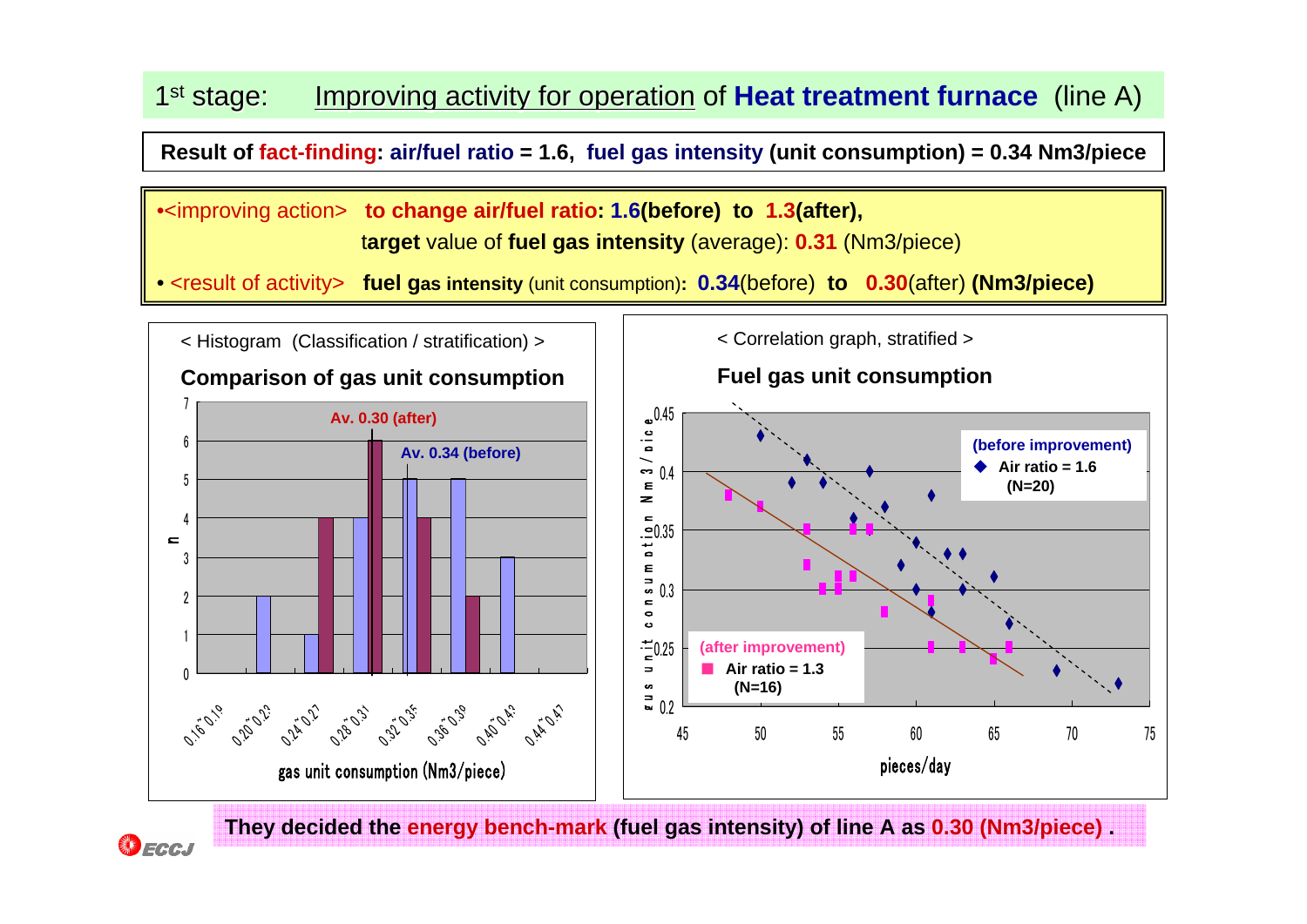#### 2<sup>nd</sup> stage: Application of the activity results at line A **for line B**

**They can utilize the bench-mark achieved in line A for various purposes. for example,** 

### **< in their own Heat treatment factory <sup>&</sup>gt;**

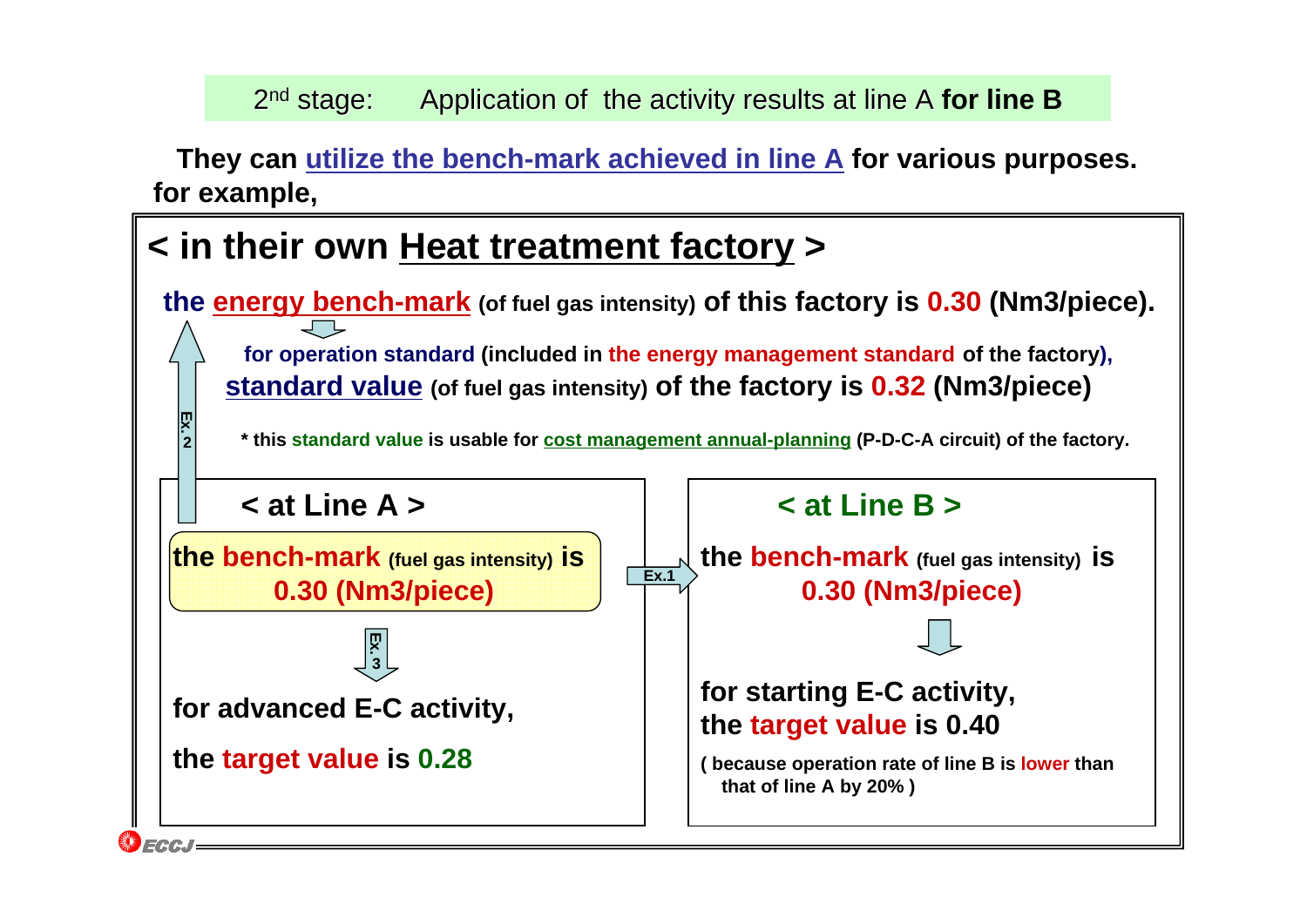



### *The Energy Conservation Center, Japan The Energy Conservation Center, Japan*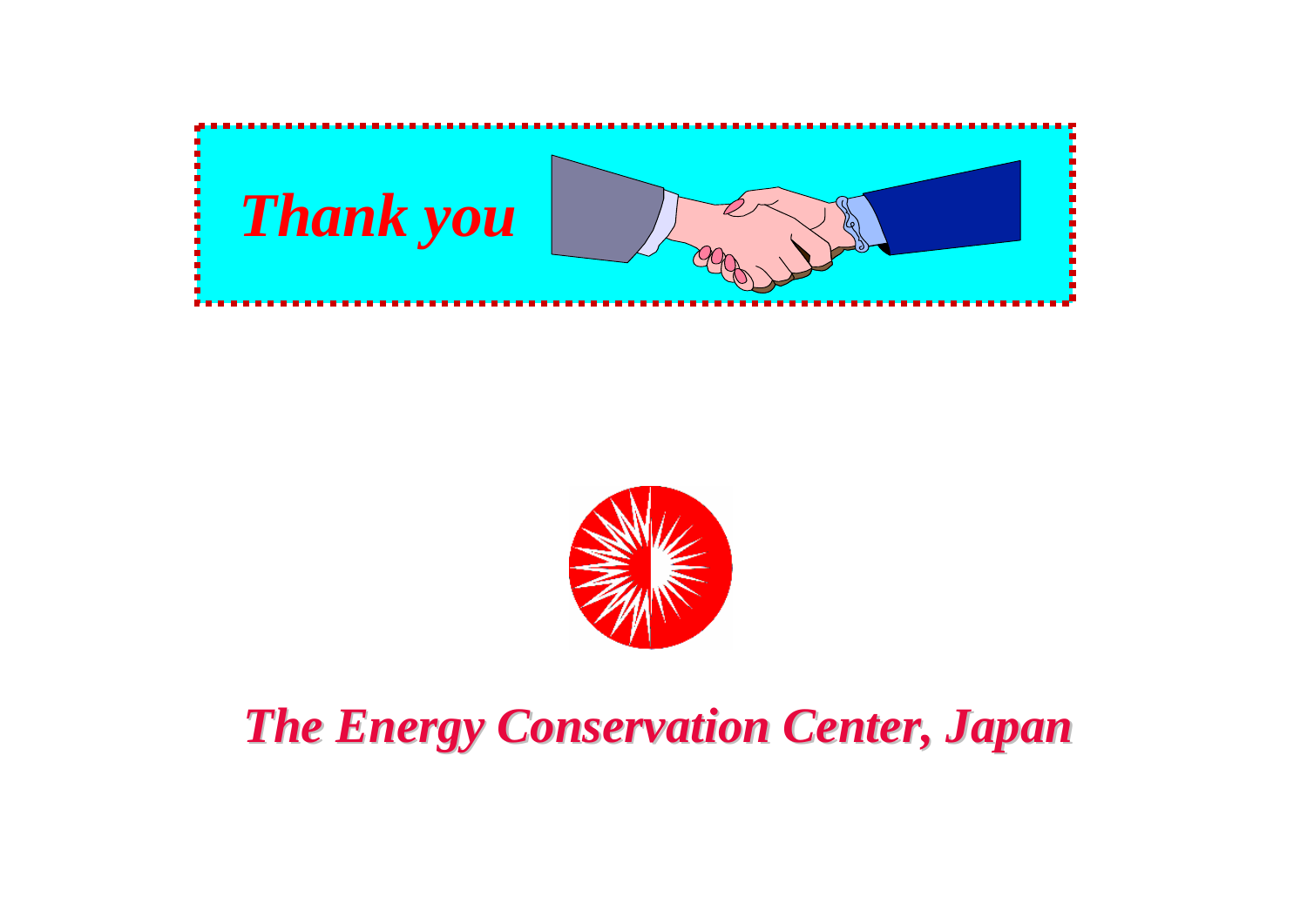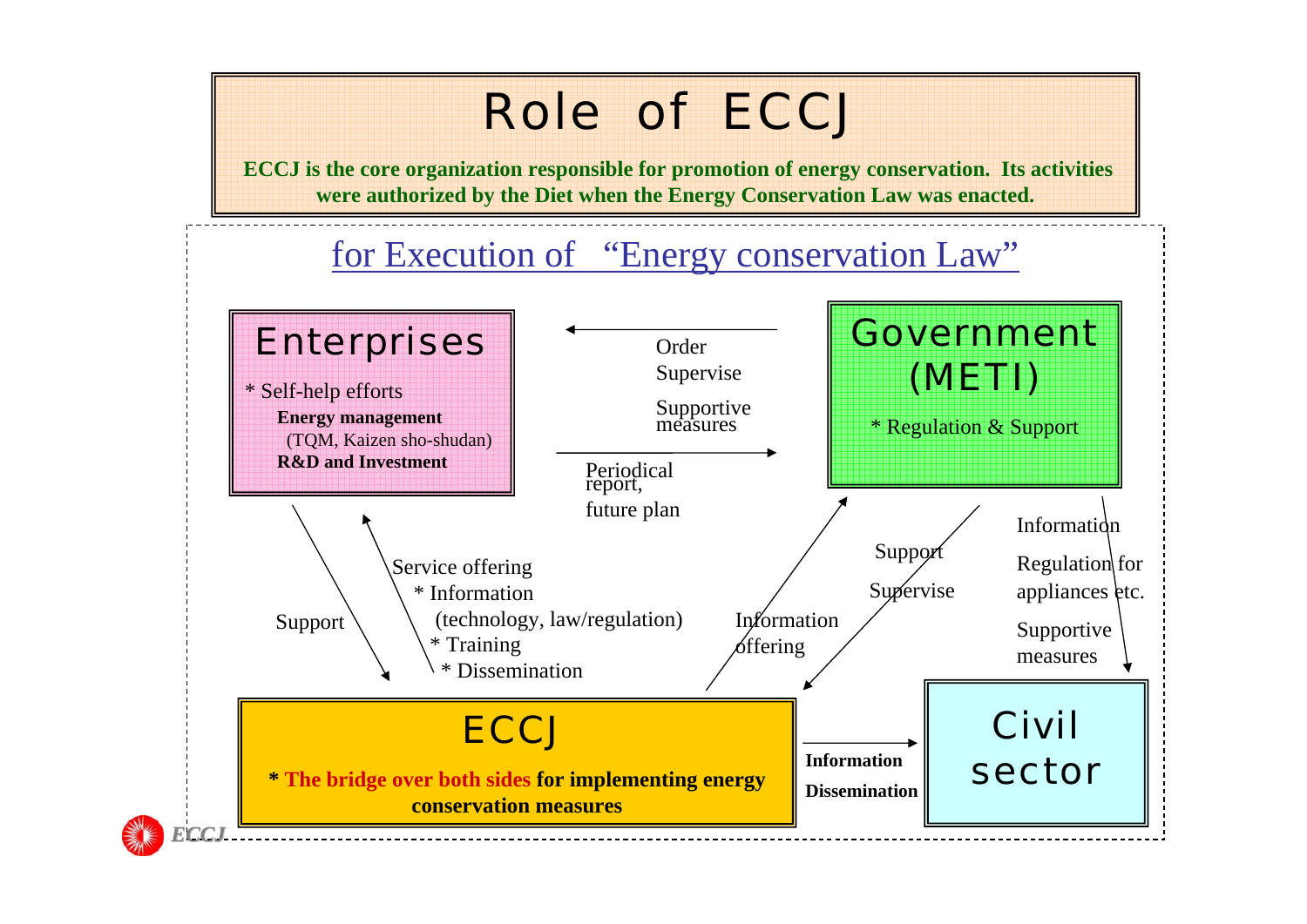### **Main Activities of ECCJ**

| Industrial<br>sector                                     | 1) Dissemination (conference for successful cases of E-C<br>activities, excellent energy conserving equipment, etc.)<br>2 Technological development and spillover                                                                                                                                                                                                                                                                                                                                          |
|----------------------------------------------------------|------------------------------------------------------------------------------------------------------------------------------------------------------------------------------------------------------------------------------------------------------------------------------------------------------------------------------------------------------------------------------------------------------------------------------------------------------------------------------------------------------------|
|                                                          | 3 Energy conservation audits services for factories<br>4) Education & training on energy conservation<br>5 State examination for energy managers (assigned by the Gov.)                                                                                                                                                                                                                                                                                                                                    |
| <b>Consumer &amp;</b><br><b>Transportation</b><br>sector | (1) Energy conservation audits services for buildings<br>2 Ranking catalogue for energy efficient appliances<br>dissemination of Top Runner Program)<br>3 Promotion of Energy labeling system<br>4 International Energy Star Program implementation<br>5 Energy efficiency product retailer assessment system<br>6 Dissemination of Energy conservation indicator "E-Co Navigator"<br>$\circled{7}$ Energy efficiency education at elementary and middle schools<br><b>8 ESCO</b> research and development |
| <b>Cross sector</b><br><b>ECCJ</b>                       | (1) Energy conservation campaign & exhibition $(ENEX)$<br>2 Commendation (grand energy conservation prize)<br>3 Information & data base, Publicity and publishing<br>4 Survey and monitoring<br><b>5 International cooperation &amp; Communications</b>                                                                                                                                                                                                                                                    |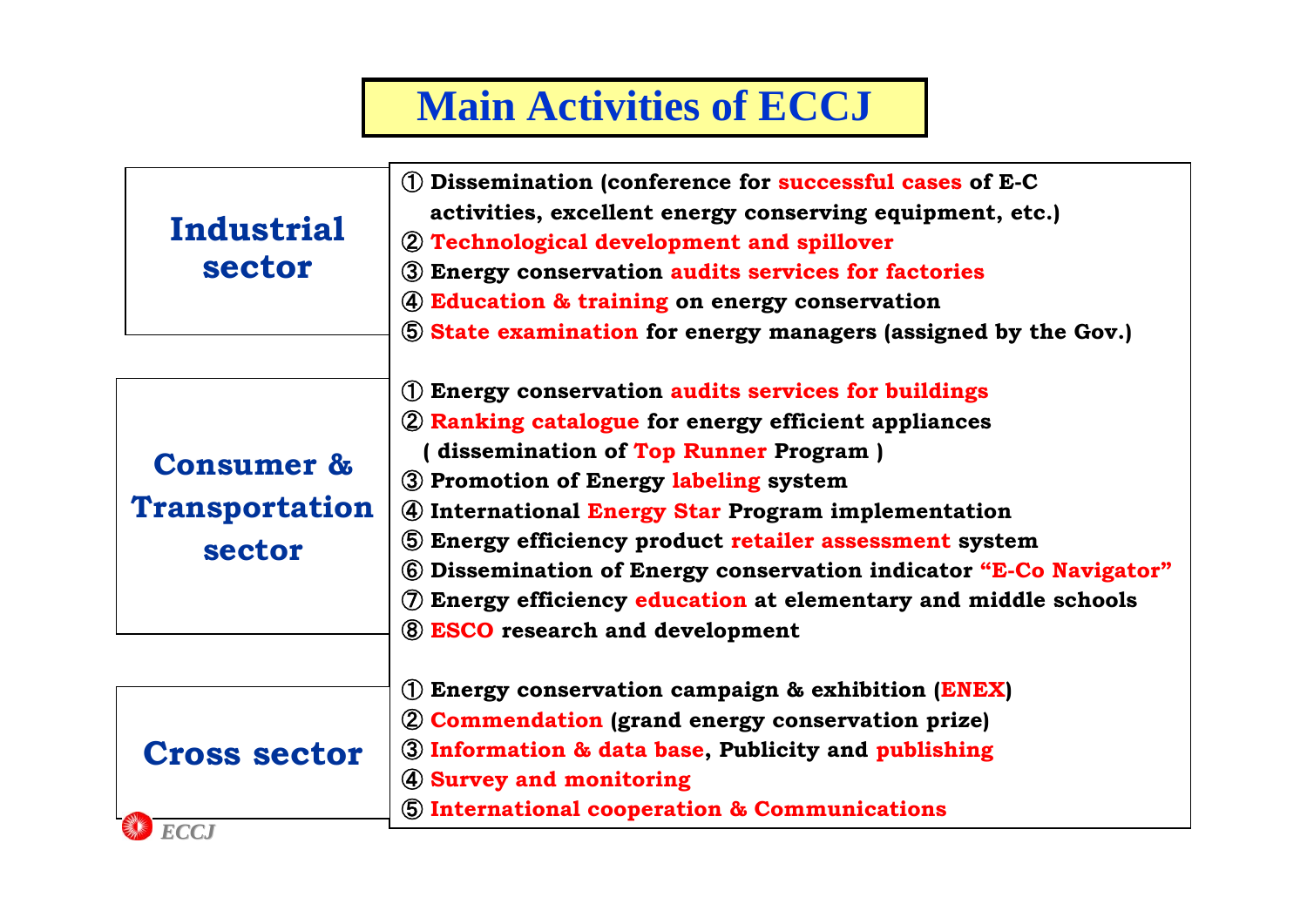### **METI-ECCJ Collaboration Framework to enforce Energy Conservation Policy and the Law in Japan**